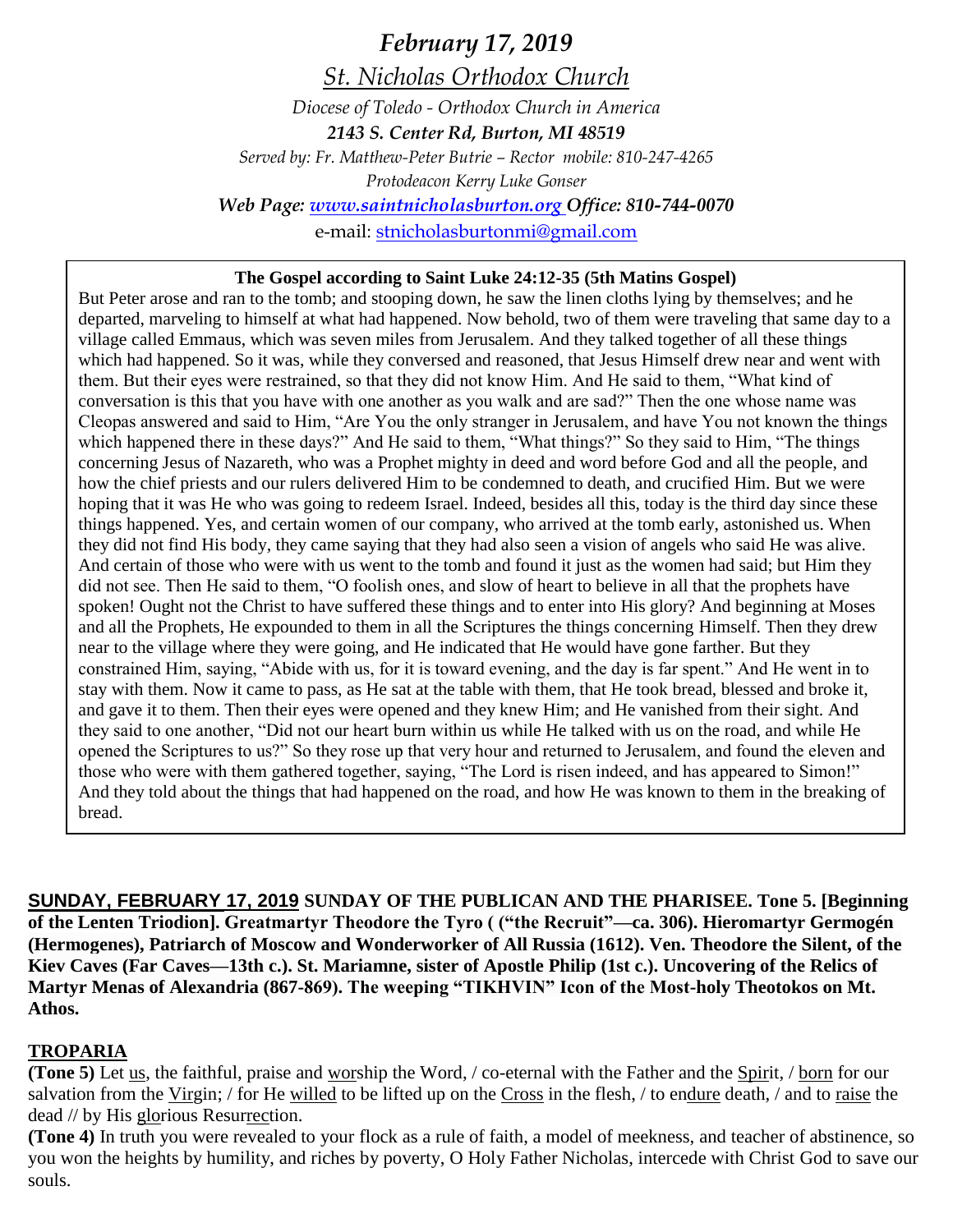# **KONTAKION**

**(Tone 4)** Let us flee from the pride of the Pharisee! Let us learn humility from the Publican's tears! Let us cry to our Savior: "Have mercy on us, // O only merciful One!"

## *The Prokeimenon in the Fifth Tone:* **Thou, O Lord, shalt protect us and preserve us / from this generation forever.**

*v:* **Save me, O Lord, for there is no longer any that is godly.**

## **THE READING FROM THE SECOND EPISTLE OF THE HOLY APOSTLE PAUL TO TIMOTHY (3:10-15)**

Timothy, my son, now you have observed my teaching, my conduct, my aim in life, my faith, my patience, my love, my steadfastness, my persecutions, my sufferings, what befell me at Antioch, at Iconium, and at Lystra, what persecutions I endured; yet from them all the Lord rescued me. Indeed all who desire to live a godly life in Christ Jesus will be persecuted, while evil men and impostors will go on from bad to worse, deceivers and deceived. But as for you, continue in what you have learned and have firmly believed, knowing from whom you learned it and how from childhood you have been acquainted with the sacred writings which are able to instruct you for salvation through faith in Christ Jesus.

### *Alleluia, Tone 5*

*v:* **I will sing of Thy mercies, O Lord, forever; with my mouth I will proclaim Thy truth from generation to generation.**

*v:* **Thou hast said: Mercy will be established forever, and my truth will be prepared in the heavens.**

### **THE HOLY GOSPEL ACCORDING TO LUKE (18:9-14)**

At that time Jesus spoke this parable to some who trusted in themselves that they were righteous, and despised others: "Two men went up into the temple to pray, one a Pharisee and the other a tax collector. The Pharisee stood and prayed thus with himself, 'God, I thank thee that I am not like other men, extortioners, unjust, adulterers, or even like this tax collector. I fast twice a week; I give tithes of all that I get.' But the tax collector, standing far off, would not even lift up his eyes to heaven, but beat his breast, saying, 'God, be merciful to me the sinner!' I tell you, this man went down to his house justified rather than the other; for everyone who exalts himself will be humbled, but he who humbles himself will be exalted."

# **COMMUNION HYMN**

Praise the Lord from the heavens, praise Him in the highest! Alleluia, Alleluia, Alleluia!

# **Greatmartyr Theodore the Tyro ("the Recruit") – February 17**

The Holy Great Martyr Theodore the Recruit (Tyro) was a soldier in the city of Alasium of the Pontine district (northeast province of Asia Minor, stretching along the coast of the Euxine, i.e. the Black Sea), under the command of a certain Brincus. They commanded him to offer sacrifice to idols. Saint Theodore firmly confessed his faith in Christ the Savior in a loud voice. The commander gave him several days to think it over, during which time Saint Theodore prayed.

They charged him with setting a pagan temple on fire, and threw him into prison to be starved to death. The Lord Jesus Christ appeared to him there, comforting and encouraging him. Brought to the governor, Saint Theodore boldly and fearlessly confessed his faith, for which he was subjected to new torments and condemned to burning. The martyr Theodore climbed onto the fire without hesitation, and with prayer and gave up his holy soul to God.

This occurred in about the year 306 under the Roman emperor Galerius (305-311). Unharmed by the fire, the body of Saint Theodore was buried in the city of Euchaita, not far from Amasium. His relics were afterwards transferred to Constantinople, to a church dedicated to him. His head is in Italy, in the city of Gaeto.

Later on, fifty years after the death of Saint Theodore, the emperor Julian the Apostate (361-363), wanting to commit an outrage upon the Christians, commanded the city-commander of Constantinople during the first week of Great Lent to sprinkle all the food provisions in the marketplaces with the blood offered to idols. Saint Theodore appeared in a dream to Archbishop Eudoxius, ordering him to inform all the Christians that no one should buy anything at the marketplaces, but rather to eat cooked wheat with honey (kolyva).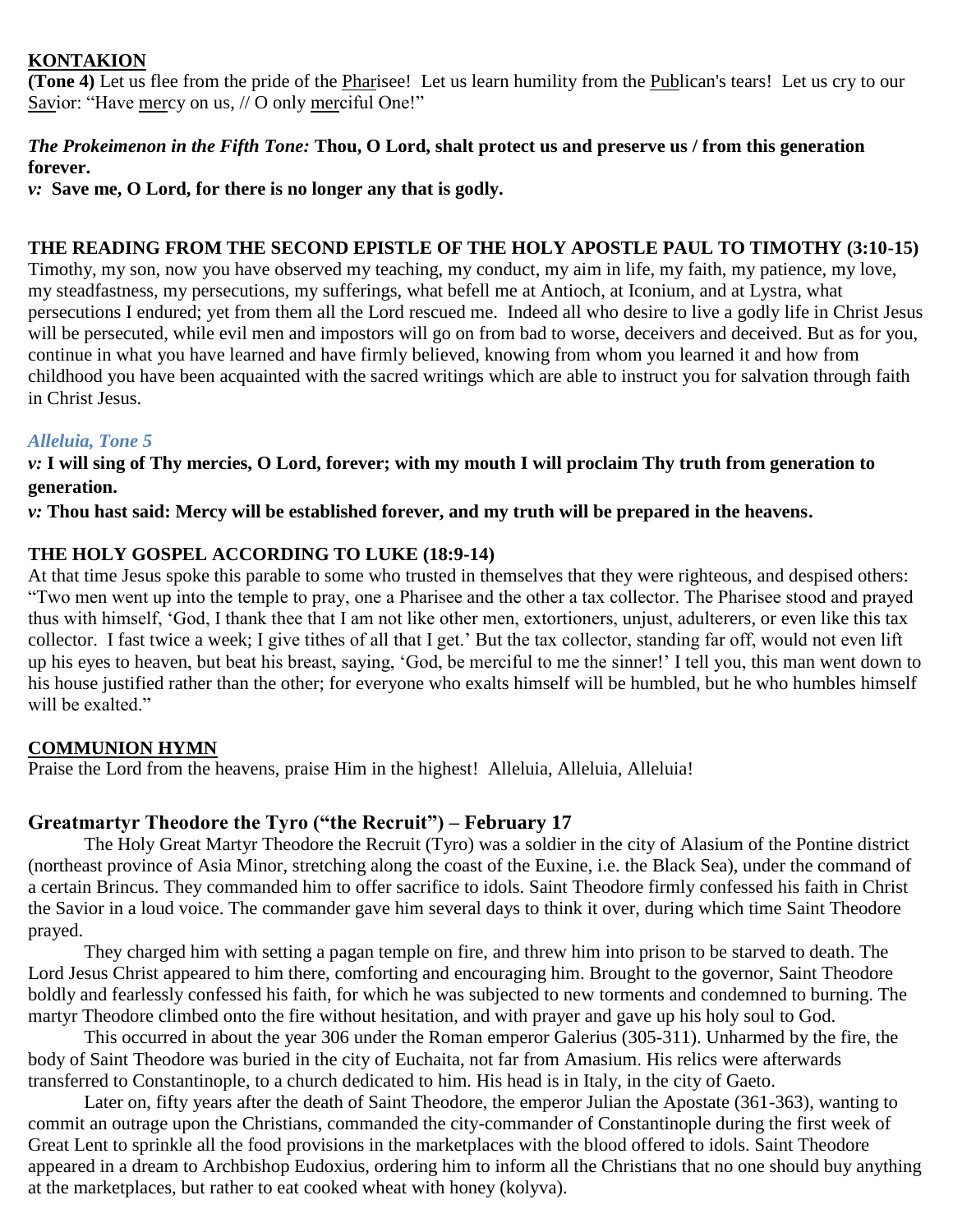In memory of this occurrence, the Orthodox Church annually celebrates the holy Great Martyr Theodore the Recruit on the first Saturday of Great Lent. On Friday evening, at the Divine Liturgy of the Presanctified Gifts following the prayer at the ambo, the Canon to the holy Great Martyr Theodore, composed by Saint John of Damascus, is sung. After this, kolyva is blessed and distributed to the faithful. The celebration of the Great Martyr Theodore on the first Saturday of Great Lent was set by the Patriarch Nectarius of Constantinople (381-397).

The Troparion to Saint Theodore is quite similar to the Troparion for the Prophet Daniel and the Three Holy Youths (December 17, Sunday Before Nativity). The Kontakion to Saint Theodore, who suffered martyrdom by fire, reminds us that he also had faith as his breastplate (see I Thessalonians 5:8).

We pray to Saint Theodore for the recovery of stolen articles. [www.oca.org](http://www.oca.org/)

February 17, 2019

ခရွို့လ ခရွို့လ ခရွို့လ ခရွို့လ ခရွို့လ ခရွို့လ ခရွို့လ ခရွို့လ ခရွို့လ ခရွို့လ ခရွို့လ ခရွို့လ ခရွို့လ ခရွို့လ

# **CANDLE INTENTIONS FOR THE HEALTH AND BLESSINGS OF**

Happy 95<sup>th</sup> Birthday Rose Goodman (Feb. 22), good health John, Rose, Mike & Dorothy Goodman, good health Pete Sredich Dennis & Eileen Helen Ethington, Calvin Conrad, Anna Branoff, John & Rose Goodman & Christine & Angelo  $\&$  Christine Fr. Tom, Fr. Dimitrie, Fr. Anthony, Angelo, Aaron, Reggie, John, Alex, Irene, Rimi, Allen, Deborah, JoAnn, Susan, Luba, Kosta, David, Anna, Helen, Walt, Calvin, Vladimir, Dorothy, John, Allison, Stojan, Mira, Bosa, Jeanette, Christopher, Ted, Marlene, Joseph, Nicholas, Margaret, Gladys, my family and friends Joe Tome Special Intention Joe Tome Mary, Alex & Anna  $\overline{A}$  Alex & Magda Popoff Feodosiy, Oleg, Nickolay, Galina, Nickolay & Irina Irina Irina Irina Sivergina Chris, Soto, Mitra & Nancy Alex & Menka Nedanis

#### **CANDLE INTENTIONS FOR BLESSED REPOSE**

Our sweet grandson Andrew (6 mos.), goddaughter Kay (40 days) & Mitra Tsotsos (1 yr. Feb 12) Angelo & Christine Peter Popoff Alex & Magda Popoff Adelaida, Vasiliy, Andrey, Galina, Nickolay & Vitaliy Irina Sivergina

ခရွို့လ ခရွို့လ ခရွိမ် ပည့်လ ခရွိပ် သို့မှာ ခရွိပ် ခရွိပ် ခရွိပ် ခရွိပ် ခရွိပ် ခရွိပ် ခရွိပ် ခရွိပ် ခရွိပ်

**WELCOME** to all our friends and visitors.

**COFFEE & DONUTS** are provided today by Angelo & Christine Panoff in memory of Andrew Panoff (6 mo.) & Mitra Tsotsos (1 yr.). Volunteers are needed February & March. Please see the signup sheet outside the kitchen.

**PROSFORA** Please, if you are able, bake some loaves of prosfora (litouryia) for the Divine Liturgy and drop them off at the office or bring them to church at service.

**DIOCESAN ASSESSMENT** You will find in your box of offering envelopes one marked "Diocesan Assessment." Each parish in the Diocese is assessed \$35 per pledging adult. We have been paying this directly out of our Sunday offerings, presently \$5,320 per year. If every adult will make the \$35 assessment above and beyond their regular pledge, our parish will save \$5,320 per year.

**CALENDARS** are still available at the candle stand.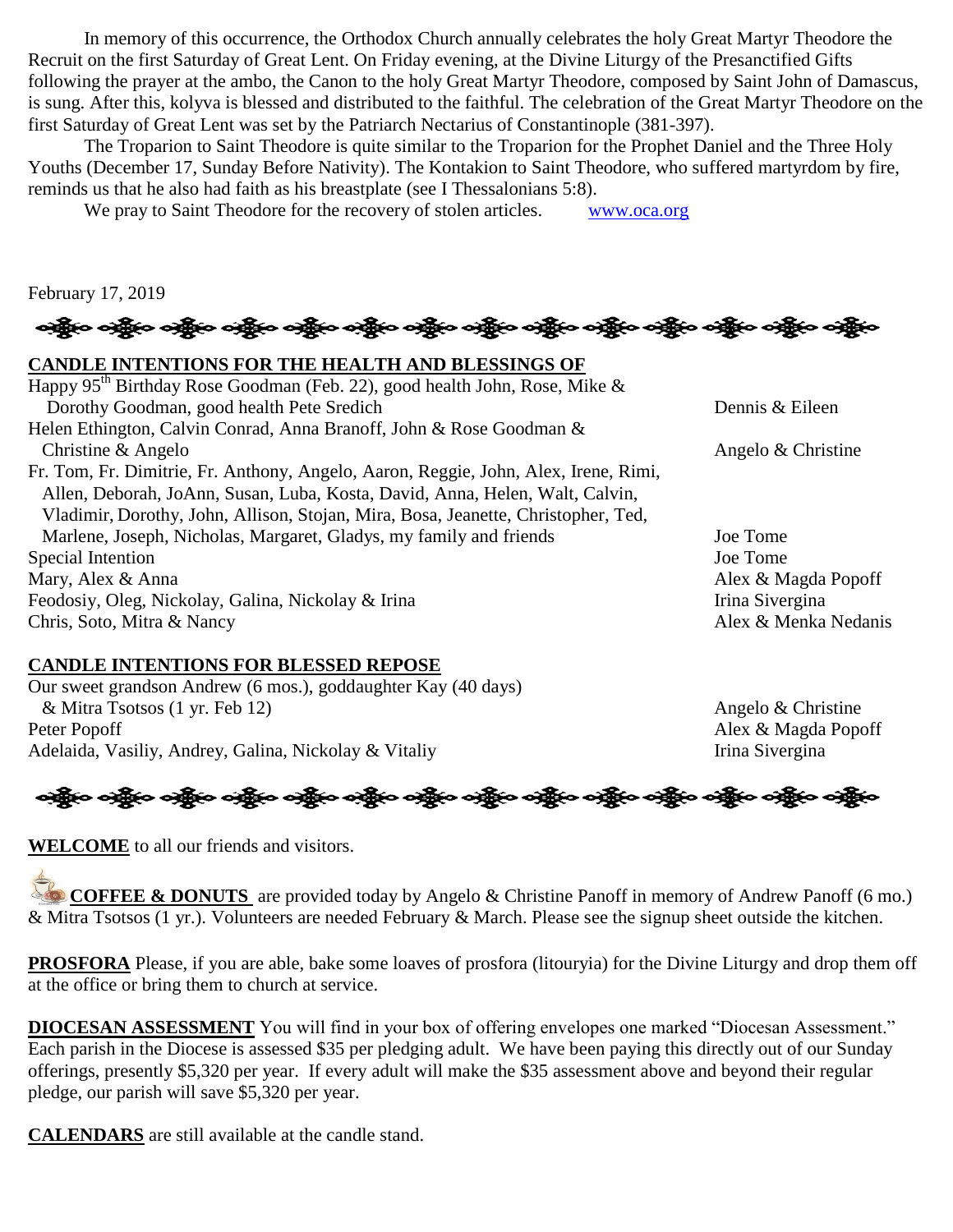**HOPE IN A BOX** is collecting **shampoo, conditioner & lotion** for the month of February. Place the items in the blue box in the Parish Hall. Catholic Charities Community Closet will distribute the items.

**FOOD DRIVE** Place non-perishable food items in the other blue box in the hall.

**Exploring Our Faith** Our next meeting will be on **Tuesday 2/19** at St. George from 6 pm to 8 pm. *Change is because Fr. Dc. Michael will be out of town on the 26th.*

- Small Compline with Akathist of Thanksgiving
- Fellowship and eats
- A discussion on *Preparing to Receive Holy Communion*

| <b>Weekly Schedule:</b>  |                                                                  |
|--------------------------|------------------------------------------------------------------|
| <b>Today</b>             | Noisy Offering                                                   |
| <b>Tuesday, Feb 19</b>   |                                                                  |
| 6 pm                     | Exploring our Faith at St. George                                |
|                          | Small Compline with Akathist of Thanksgiving                     |
|                          | Fellowship and eats                                              |
|                          | A discussion on <i>Preparing to Receive Holy Communion</i>       |
| <b>Wednesday, Feb 20</b> |                                                                  |
|                          | No Divine Liturgy                                                |
|                          | No Adult Ed. Class                                               |
| Friday, Feb 22           |                                                                  |
| 7 pm                     | OCF meeting at St. George. All college age students are welcome. |
| <b>Saturday, Feb 23</b>  |                                                                  |
| $2 \text{ pm}$           | Crowning of Mia Jonascu & Seth Hillaker<br>No Vespers            |
| <b>Sunday, Feb 24</b>    |                                                                  |
| $9:30$ am                | Hours                                                            |
| 10 <sub>am</sub>         | Divine Liturgy                                                   |

Fr. Matthew will be visiting his parents in Pennsylvania this week. For any pastoral emergencies please call Fr Joe (810-444-9108) or Fr. Gabriel (330-285-1740).

*Offerings for the week February 10, 2019*

Church School

| Weekly Offerings                         | \$2,445.00  |
|------------------------------------------|-------------|
| <b>Estimated Average Weekly Expenses</b> | \$3,236.00  |
|                                          | $$ -791.00$ |

*73 people were in attendance on Sunday, February 10th .*